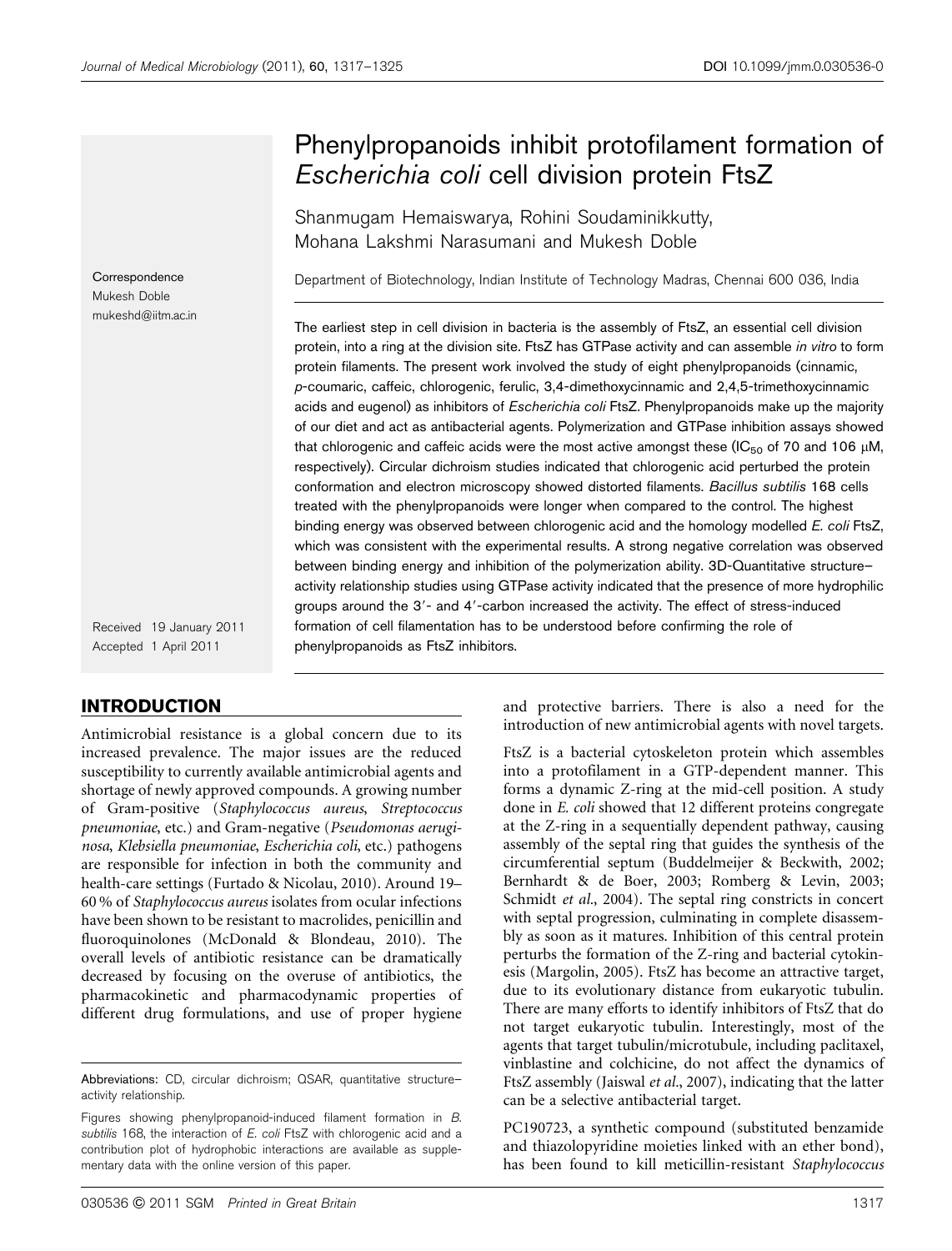aureus, many species of Staphylococcus, Streptococcus species, Bacillus subtilis and Gram-negative bacteria by targeting FtsZ [\(Haydon](#page-7-0) et al., 2008). A range of compounds from natural sources including cinnamaldehyde ([Domadia](#page-7-0) et al., 2007), berberine [\(Domadia](#page-7-0) et al., 2008), curcumin (Rai et al.[, 2008](#page-7-0)), sanguinarine ([Beuria](#page-7-0) et al., 2005),  $(\pm)$ -dichamanetin and  $(+)$ -2 $''$ -hydroxy-5 $''$ -benzylisouvarinol-B ([Urgaonkar](#page-8-0) *et al.*, [2005](#page-8-0)) have been reported to inhibit E. coli FtsZ. Small molecule inhibitors including 2-alkoxycarbonylaminopyridines [\(White](#page-8-0) et al., 2002) and totarol ([Jaiswal](#page-7-0) et al., 2007) perturbed the functional properties of FtsZ from Mycobacterium tuberculosis.

The current study exploits the class of phenylpropanoids as FtsZ inhibitors. These compounds make up the majority of polyphenols consumed in our diet ([Korkina, 2007](#page-7-0)). Members belonging to this class such as cinnamic acid, pcoumaric acid, caffeic acid, chlorogenic acid [\(Puupponen-](#page-7-0)Pimiä et al.[, 2001\)](#page-7-0), eugenol (Braga et al.[, 2007](#page-7-0); [Hemaiswarya](#page-7-0) [& Doble, 2009](#page-7-0)) and ferulic acid (Naz et al.[, 2006](#page-7-0); [Hemaiswarya & Doble, 2010\)](#page-7-0) acid have been shown to possess antimicrobial activity. The activity of these compounds toward bacteria is attributed to their membranedamaging nature ([Sung & Lee, 2010](#page-8-0)). They perturb the membrane lipid bilayers, causing the leakage of ions and other materials, as well as form pores and dissipate the electrical potential of the membrane ([Sung & Lee, 2010](#page-8-0)).

# METHODS

Materials. GTP, 2,4,5-trimethoxycinnamic acid and eugenol were purchased from Sigma. Cinnamic, p-coumaric, caffeic and 3,4 dimethoxycinnamic acids, Luria–Bertani medium, Tris/HCl, KCl and MgCl2 were purchased from Himedia. Chlorogenic acid, ferulic acid, MES and IPTG were purchased from SRL. All other chemicals were of analytical grade.

Expression and purification of E. coli FtsZ. E. coli FtsZ (EcFtsZ) was overexpressed and purified from the recombinant E. coli BL21 strain carrying pET11b (kindly provided by Professor H. P. Erickson, Duke University) as described previously (Lu et al.[, 2001; Romberg](#page-7-0) et al.[, 2001](#page-7-0)). The purity of the protein was analysed by 10 % SDS-PAGE and its concentration was determined by the Bradford method ([Bradford, 1976\)](#page-7-0). The protein was aliquoted and stored at  $-80$  °C. FtsZ was put through a cycle of calcium-aided assembly and disassembly to select the active and nonaggregated protein ([Romberg](#page-7-0) et al., 2001). All the following experiments were repeated in triplicate.

The inhibition of FtsZ GTPase activity was measured using a malachite green–phosphomolybdate assay ([Akiyama](#page-7-0) et al., 1996) with 6 mM EcFtsZ in HEPES assembly buffer [50 mM 4-(2-hydroxyethyl)- 1-piperazineethanesulfonic acid, pH 7.7; 5 mM magnesium acetate; 350 mM potassium acetate; 10 mM  $CaCl<sub>2</sub>$ ] with 1 mM GTP. The compounds (in DMSO) were added to achieve a final concentration of 100 µM and the DMSO concentration was maintained at 1%. FtsZ was preincubated with or without the phenylpropanoids for 5 min and the reactions were initiated by adding 1 mM GTP. Aliquots were withdrawn after 15 min of incubation and quenched with 20 mM EDTA. To 5 µl reaction aliquots, 120 µl malachite green solution and 30  $\mu$ l 34 % (w/v) sodium citrate were added, the samples were incubated for 30 min at room temperature, and the  $A_{650}$  was read

(UV–visible spectrometer V-550; Jasco). The per cent inhibition was calculated by comparing the rate of hydrolysis in the presence and absence of inhibitor.

Inhibition of polymerization ability. Inhibition of GTP-initiated in vitro polymerization of recombinant wild-type E. coli FtsZ by phenylpropanoids was assessed by a light-scattering assay ([Mukherjee & Lutkenhaus, 1999](#page-7-0)). FtsZ  $(6 \mu M)$  was polymerized in HEPES assembly buffer with 1 mM GTP in the presence of phenylpropanoids  $(0-250 \mu M)$  and monitored in a Jasco fluorescence spectrometer with excitation and emission wavelengths set at 350 nm. Data were plotted as per cent inhibition of polymerization activity as a function of drug concentration. The curve was fitted to a fourparameter logistic function using SIGMAPLOT 10.0 (Systat Software) and the drug concentration required to inhibit the polymerization ability of FtsZ by 50 %  $(IC_{50})$  was estimated.

Visualization of bacterial morphology. B. subtilis 168 was grown in the absence and presence of different concentrations of phenylpropanoids for 2 h in LB broth supplemented with 10 mM phenylpropanoids. The cells were fixed in 2.8 % formaldehyde and 0.04 % glutaraldehyde at 25 °C. The cells were collected, washed and resuspended in PBS (pH 7.4). Their morphology was examined under a differential interference contrast microscope (Nikon Eclipse 80i) at  $\times$  40 magnification. The cell length was measured using ImageJ 1.43u software (National Institutes of Health, USA).

Electron microscopic analysis. FtsZ at  $6 \mu M$  was polymerized in assembly buffer for 10 min. The protofilaments were treated with 100 µM chlorogenic acid and samples were prepared for electron microscopy [\(Santra](#page-7-0) et al., 2005). The images were collected using a JEOL 3010 transmission electron microscope.

Analysis of changes in secondary structure. FtsZ  $(6 \mu M)$  was incubated without or with 100  $\mu$ M chlorogenic acid in 25 mM phosphate buffer (pH 6.5) for 15 min at 25  $^{\circ}$ C. The far-UV circular dichroism (CD) spectrum was monitored over a wavelength range of 190–250 nm using a Jasco J720 dichrograph equipped with a Peltier temperature controller and a 0.1 cm path length quartz cuvette. A mean of five scans was taken for each spectrum. K2D2, a method with an associated web server, was used to estimate protein secondary structure from CD spectra ([Perez-Iratxeta & Andrade-Navarro, 2008](#page-7-0)).

Molecular modelling. The 3D structure of E. coli cell division protein FtsZ was constructed from the crystal structure of Methanococcus jannaschii FtsZ (PDB code: 1FSZ, 2.8 Å) ([Domadia](#page-7-0) et al.[, 2007](#page-7-0); Löwe & Amos, 1998). Homology modelling was performed by using MODELLER version 9v7 (Sali & Blundell, 1993). The structures of the ligands were energy minimized and charges were added using ANTECHAMBER (AM1-BCC). The energy minimized ligands were docked to the modelled protein with AutoDock version 3.0 ([Morris](#page-7-0) et al., 1998). The grid maps for docking were prepared with Autogrid3. The active site was selected as the centre of the grid box and  $56 \times 46 \times 52$  points with grid spacing of 0.375 Å were calculated. A Lamarckian genetic algorithm was adopted to perform the molecular docking. The various genetic algorithm parameters were: a maximum of 250 000 energy evaluations; a maximum of 27 000 generations; mutation and crossover rates of 0.02 and 0.8, respectively; and 100 docking runs. The final docked conformations were clustered with a tolerance of 1.5 Å root-mean-square deviation. The best docked representation of the ligand was chosen based on the conformation with lowest binding free energy. Hydrogen bonding and hydrophobic interactions of the ligand with the protein were analysed using PyMOL software, v. 0.99 ([DeLano, 2002](#page-7-0)).

Development of a quantitative structure–activity relationship (QSAR). A 3D-quantitative structure–activity relationship (QSAR)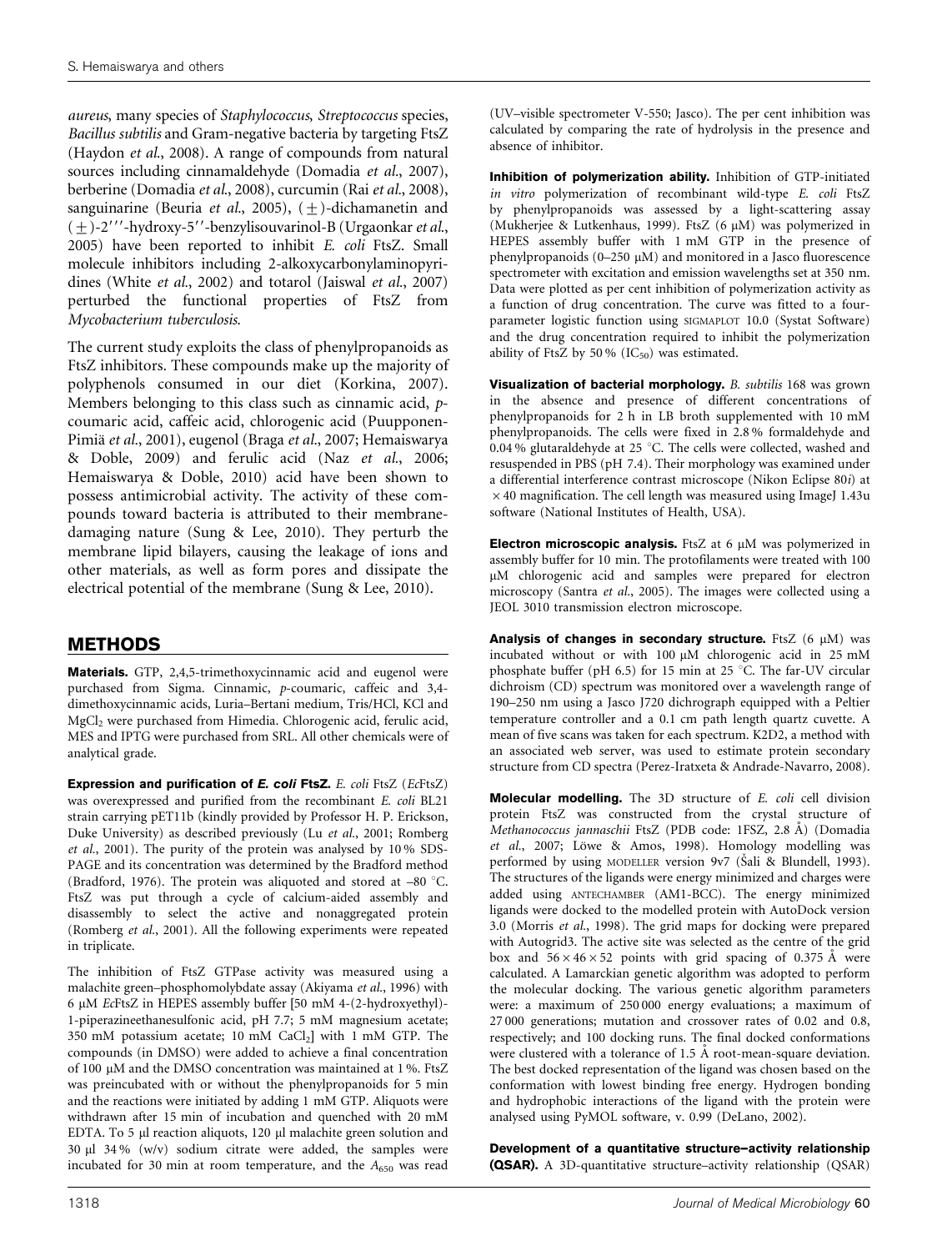was generated using V-Life Molecular Design Suite 3.0 (Vlife MDS). The set of eight molecules was divided into training and test sets (six in the training and two in the test sets). Here the activity is defined as  $log [p/(100-p)]$ , where p is the percentage inhibition of GTP-initiated polymerization caused by the compounds at a concentration of 100 uM. The structures of all the eight compounds were built with the software and their minimum energy conformations were estimated with the Monte Carlo conformational search algorithm with a rootmean-square gradient of 0.001 kcal mol<sup>-1</sup> and iteration limit of 10 000 using Merck molecular force field 94. All the molecules were aligned on a common template. The steric, electrostatic and hydrophobic interaction energies at grid positions around these aligned molecules were estimated. Steric and electrostatic fields were computed at each grid point by calculating the interaction energy between the molecule and a probe molecule placed at each grid point considering Merck molecular force field charges [\(Halgren, 1996](#page-7-0)). The probe consisted of a methyl group of charge  $+1$  with 10.0 kcal mol<sup>-1</sup> electrostatic and 30.0 kcal  $\text{mol}^{-1}$  steric cut-off. A value of 1.0 is assigned for distance-dependent dielectric constant [\(Cramer](#page-7-0) et al., [1988](#page-7-0)). Several regression relations between these descriptors and the activity were generated using molecular field analysis coupled with partial least-squares. The best model was selected on the basis of various statistical parameters, namely squared correlation coefficient  $(r^2)$ , cross validated square correlation coefficient  $(q^2)$ , predicted  $r^2$ and sequential Fisher test (F).

# RESULTS

#### Phenylpropanoids inhibit GTPase activity

The dynamics of FtsZ assembly is regulated by the hydrolysis of GTP ([Mukherjee](#page-7-0) et al., 2001). Most of the phenylpropanoids reduced the GTPase activity of EcFtsZ at a concentration of 100  $\mu$ M (Fig. 1). For example, 100  $\mu$ M chlorogenic and ferulic acids inhibited the GTPase activity by 46 and 34 %, respectively. Caffeic and p-coumaric acid reduced GTPase activity by 23 and 29 %, respectively, when compared to the control  $(P<0.001)$ . The rest of the phenylpropanoids exhibited lesser activity (in the range of 15–20 %) than the above compounds. GTPase activity is required for the dynamics of FtsZ assembly and therefore inhibition of this activity will perturb the formation of protofilament.

#### Inhibition of FtsZ assembly by phenylpropanoids

The kinetics of assembly of FtsZ is measured semiquantitatively in vitro in terms of an increase in the light scattering at 350 nm [\(Mukherjee & Lutkenhaus, 1999\)](#page-7-0). Most of the phenylpropanoids inhibited FtsZ assembly in a dose-dependent manner [\(Fig. 2\)](#page-3-0). Chlorogenic acid inhibited GTP-initiated FtsZ polymerization by 77, 57, 45 and 27 % at 200, 100, 50 and 25 mM concentrations, respectively, after 15 min and the  $IC_{50}$  was estimated to be approximately 70 µM. [Table 1](#page-4-0) lists the effect of phenylpropanoids on the polymerization of EcFtsZ. Caffeic, p-coumaric and 2,4,5-trimethoxycinnamic acids inhibited FtsZ assembly with  $IC_{50}$  values between 100 and 200 µM. The  $IC_{50}$  values for eugenol and ferulic and 3,4dimethoxycinnamic acids were more than 250 µM. The effect of chlorogenic acid on the assembly of FtsZ was visualized by transmission electron microscopy [\(Fig. 3\)](#page-5-0). The control showed thick bundles of FtsZ polymers. A high concentration  $(100 \mu M)$  of chlorogenic acid under the polymerization conditions induced aggregation of FtsZ monomers and distorted protofilaments.

#### Effect of phenylpropanoids on the morphology of B. subtilis 168

Most of the phenylpropanoids induced filamentation in B. subtilis 168 cells. The mean length of this micro-organism was  $5.4 \pm 1.3$  µm and it increased by 3.2-fold to  $13.7 \pm 6.2$ mm after 2 h of incubation with 100 mM chlorogenic acid. In the presence of 100 mM cinnamic, p-coumaric, caffeic, ferulic and 2,4,5-trimethoxycinnamic acids, the mean length of B. subtilis 168 cells increased by one- to twofold



Fig. 1. Effect of phenylpropanoids on the GTPase activity (15 min) of E. coli FtsZ.  $*$  $P<$ 0.001;  $*$ P $<$ 0.05.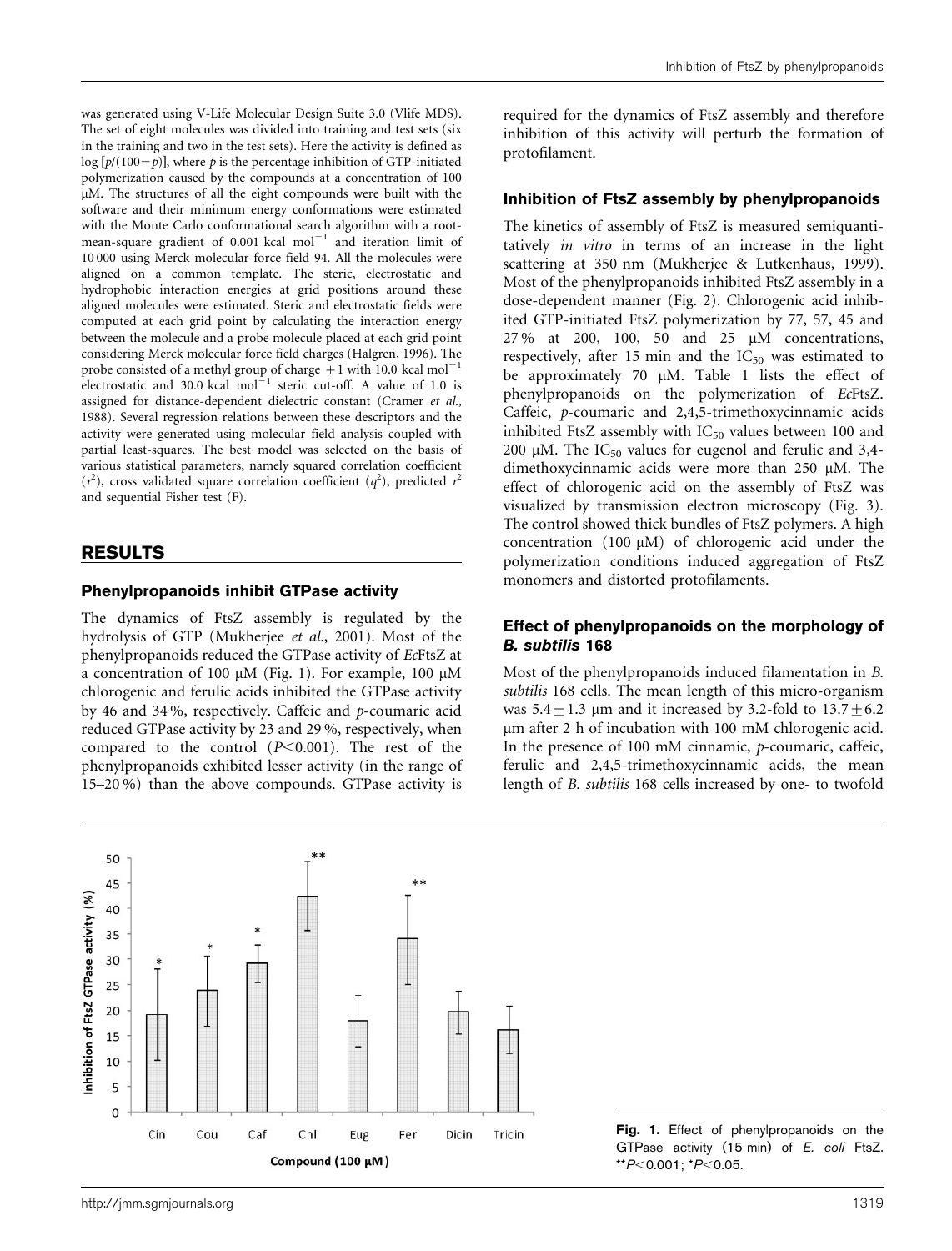<span id="page-3-0"></span>

Fig. 2. FtsZ polymerized in the absence  $(-)$ and presence of  $25 \mu M$  (...),  $50 \mu M$  (---), 100  $\mu$ M (- $\cdot$ -) and 200  $\mu$ M (- $\cdot$ ) chlorogenic acid.

[\(Table 2\)](#page-5-0). Eugenol and 3,4-dimethoxycinnamic acid did not increase the mean length.

Most of the phenylpropanoid-treated cells were strikingly longer than the control (vehicle-treated) cells. In the case of the control, 44 % of the cells had a mean length in the range of 3–5  $\mu$ m (Supplementary Fig. S1 in JMM Online). More than 40 % of cells treated with caffeic, chlorogenic, ferulic and 2,4,5-trimethoxycinnamic acids had a length  $>$ 11 µm and more than 30% of cells were  $>$ 11 µm when treated with cinnamic and p-coumaric acid. These results indicate that phenylpropanoids inhibit bacterial proliferation by inhibiting cytokinesis and thereby increase the cell length.

## Effect of chlorogenic acid on the secondary structure of FtsZ

The effect of 100  $\mu$ M chlorogenic acid on the secondary structure of FtsZ was determined with far-UV CD spectra. Analysis of these spectra using deconvolution software, K2D2 ([Perez-Iratxeta & Andrade-Navarro, 2008\)](#page-7-0), indicated that the secondary structure of FtsZ contained 39.37%  $\pm$  0.8 and 11.52%  $\pm$  0.6 of  $\alpha$ -helix and  $\beta$ -strand, respectively. Chlorogenic acid perturbed the secondary structure of FtsZ ([Fig. 4\)](#page-6-0) by reducing the helical content by 23.8 % (from 39.37 % to 29.97 + 0.5 %) and increasing the  $\beta$ -strand content by 18.6% (from 11.52% to 13.66%). The troughs at 208 and 222 nm are characteristic of the high content of  $\alpha$ -helix, which is disrupted due to chlorogenic acid treatment. These observed changes were statistically significant  $(P<0.001)$ .

## Modelling

The amino acids in the active sites of E. coli cell division protein FtsZ are Asn207, Asp209, Asp212 and Arg214, which are equivalent to those found in M. jannaschii (namely Asn233, Asp235, Asp238 and Lys240). These two proteins share a sequence similarity of 46.3 %. Hence the structure of M. jannaschii FtsZ (PDB code: 1FSZ) can be

considered a valid template for building the homology model. Docking of various compounds to the protein showed that chlorogenic acid had the highest binding energy when compared to the rest ([Table 3](#page-6-0)). Hydroxyl groups in chlorogenic acid formed hydrogen bonds with Ala11, Gly36, Asn207, Val208, Asp209 and Phe210 (Supplementary Fig. S2). The complex was further stabilized by the hydrophobic interaction with Pro203 and polar contact with Asn207. The latter is located in the T7 loop of the protein and it has been suggested to be part of the active site region ([Scheffers](#page-7-0) et al., 2002). The order of increase in binding energy was chlorogenic acid>ferulic acid $>$ caffeic acid $> p$ -coumaric acid $>$ cinnamic acid $>$ 3,4dimethoxycinnamic acid>eugenol>2,4,5-trimethoxycinnamic acid. Almost all the phenylpropanoids interacted with at least one residue in the T7 loop.

## QSAR analysis

The inhibition of GTPase activity of FtsZ by phenylpropanoids at a concentration of 100  $\mu$ M was used to generate the 3D-QSAR. The percentage inhibition reported in [Table](#page-4-0) [1](#page-4-0) was converted to activity, defined as  $log [p/(100-p)]$ : activity=-(1.8) H\_214+0.01,  $r^2=0.7$ ,  $q^2=0.6$ , F=10.6,  $pred_1^2 = 0.6$ .

H\_214 is a hydrophobic descriptor at the spatial grid point 214 (Supplementary Fig. S3). A hydrophobic descriptor with negative coefficient (H\_214) around the third and fourth position of the benzene ring indicates that hydrophilic groups are preferred for enhanced activity. All the statistical parameters estimated were reasonably good indicating the quality of the QSAR developed.

## **DISCUSSION**

Phenylpropanoids belong to the largest group of secondary metabolites produced by plants, mainly in response to biotic or abiotic stresses such as infections, wounding, UV irradiation, pollutants and other hostile environmental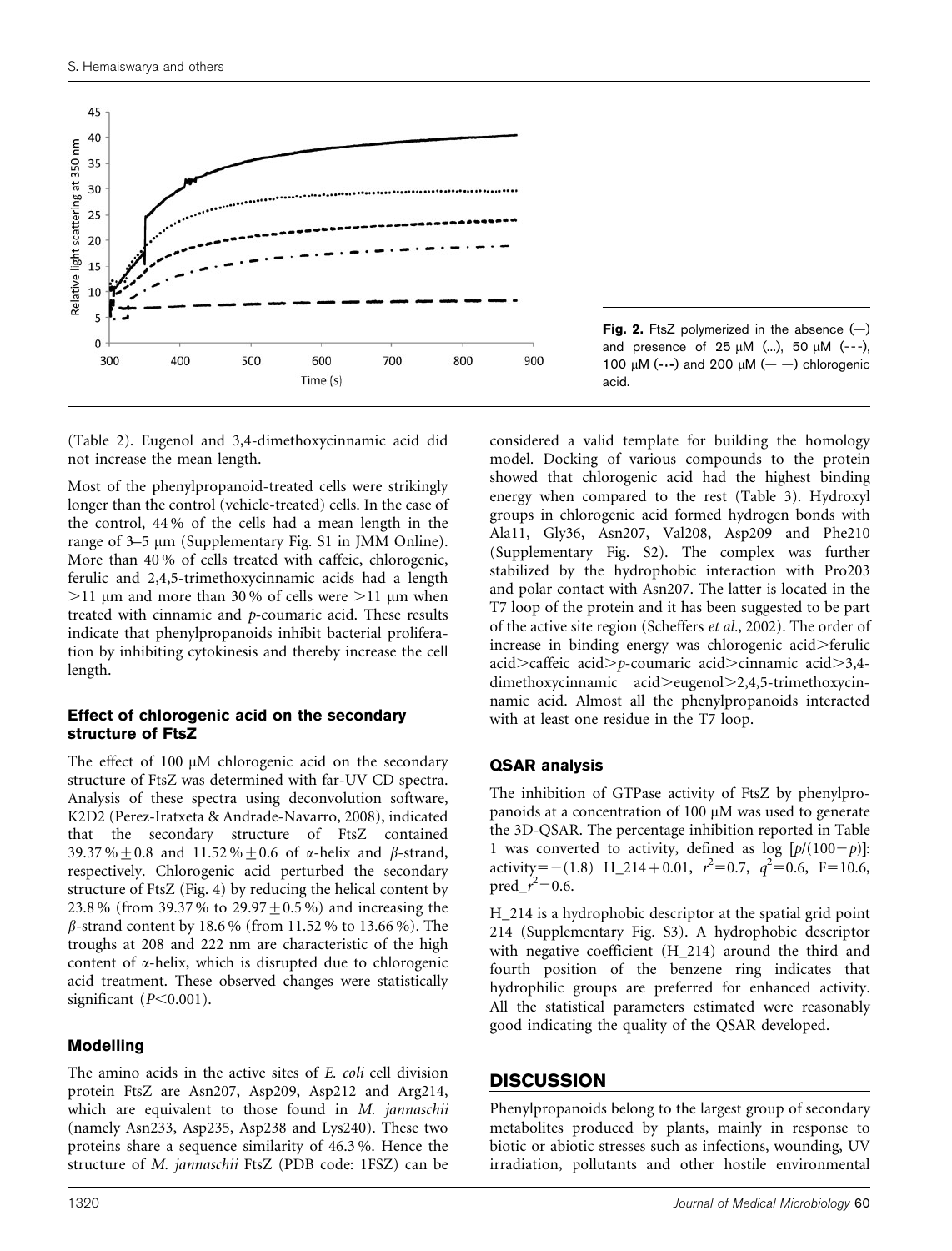#### <span id="page-4-0"></span>Table 1. Effect of phenylpropanoids on in vitro assembly of FtsZ

The polymerization of GTP-induced FtsZ was monitored as a function of light scattering for 15 min.

| Compound                      | Structure                                    | $IC_{50} (\mu M) \pm$ SEM | % inhibition (100 $\mu$ M) |
|-------------------------------|----------------------------------------------|---------------------------|----------------------------|
| Cinnamic acid                 | OH                                           | $238.91 \pm 7.1$          | $24.17 \pm 4.9$            |
| p-Coumaric acid               |                                              | $189.53 \pm 3.7$          | $26.83 \pm 3.1$            |
| Caffeic acid                  | HC<br>OH                                     | $105.96 \pm 6.3$          | $45.76 \pm 12.9$           |
| Chlorogenic acid              | OH<br>HO<br>HO<br>OН                         | $69.55 \pm 3.6$           | $57.04 \pm 5.6$            |
| Eugenol                       | CH <sub>3</sub><br>CH <sub>2</sub><br>HO     | $>250$                    | $15.89 \pm 2.6$            |
| Ferulic acid                  | OH<br>CH <sub>3</sub><br>O<br>HO             | $>250$                    | $19.1 \pm 2.3$             |
| 3,4-Dimethoxycinnamic acid    | $\mathsf{H}_3\mathsf{C}$<br>$H_3C - O$<br>OΗ | $>250$                    | $12.7 \pm 3.5$             |
| 2,4,5-Trimethoxycinnamic acid | OН<br>$H_3C$                                 | $148.59\pm4.3$            | $29.8 \pm 5.2$             |

conditions [\(Korkina, 2007\)](#page-7-0). The current study shows that they inhibit FtsZ assembly, thereby perturbing the formation of the Z-ring, and finally inhibiting the process of cell division. This inhibition was confirmed by the reduction in light scattering of polymerized FtsZ. They also inhibited GTPase activity of FtsZ, indicating their ability to depolymerize preformed FtsZ polymers. Structures similar to the phenylpropanoids such as curcumin (a dimer with a phenylpropanoid group) and cinnamaldehyde have been reported to inhibit E. coli FtsZ ([Domadia](#page-7-0) et al., 2007; Rai et al.[, 2008\)](#page-7-0).

In the current list of eight phenylpropanoids, chlorogenic  $(IC_{50} = 70 \mu M)$  and caffeic acids were good inhibitors of FtsZ. Chlorogenic acid is an ester of caffeic acid and quinic acid. The decrease in the polymerization and bundling of FtsZ may be due to the conformational changes induced by chlorogenic acid in the FtsZ monomer. FtsZ may not be the primary target for chlorogenic acid. Antifungal studies against Candida albicans indicated that it disrupts the structure of the cell membrane ([Sung & Lee, 2010](#page-8-0)). Caffeic acid also inhibited FtsZ assembly, though at a slightly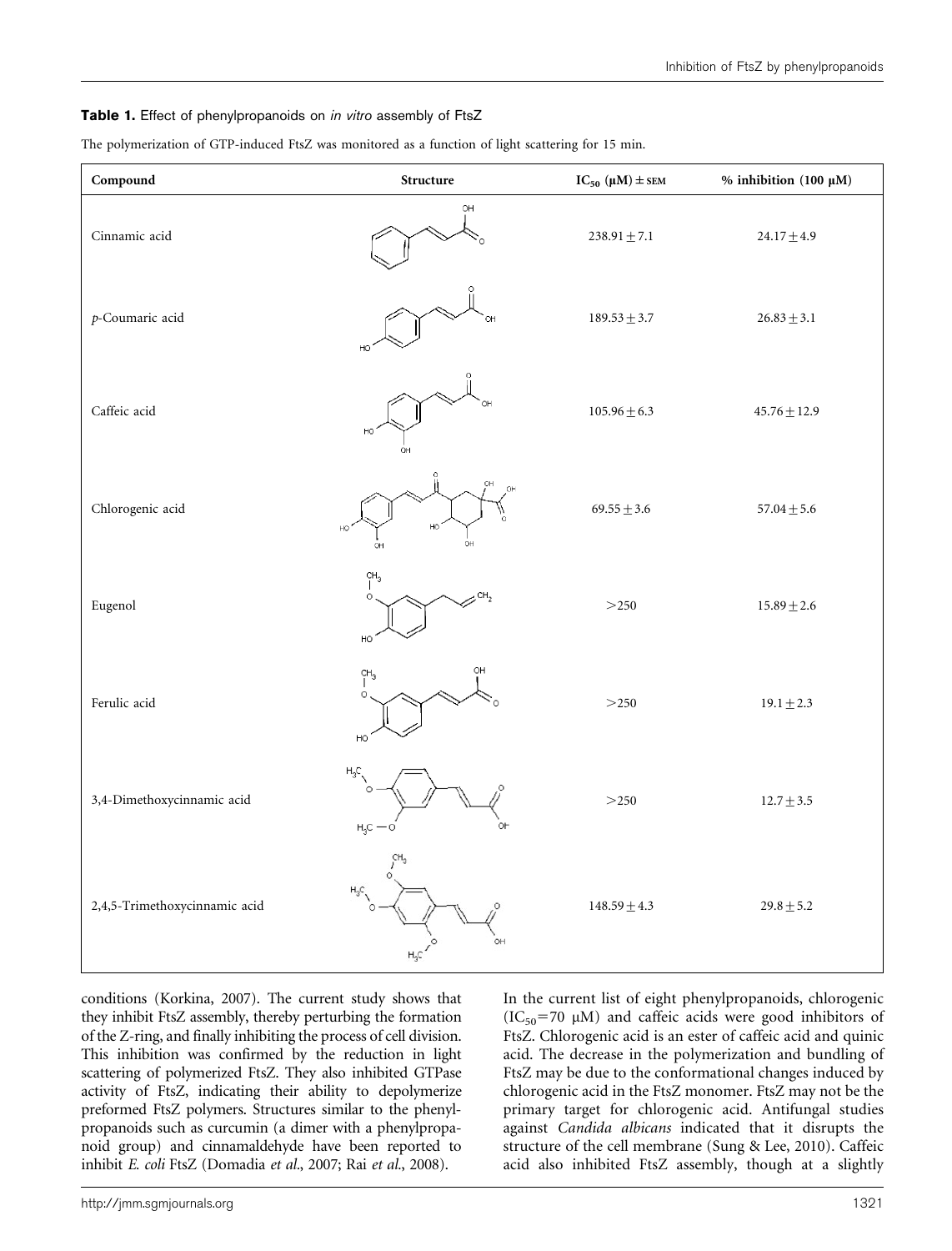<span id="page-5-0"></span>

Fig. 3. Inhibitory effect of chlorogenic acid on preformed FtsZ wild-type protofilaments as viewed by electron microscopy. (a) Control; (b, c) treated with 100  $\mu$ M chlorogenic acid. The arrow indicates aggregates formed. (c) Distorted protofilaments. Bars, 500  $\mu$ m (a, b) and 100  $\mu$ m (c).

higher IC<sub>50</sub> (at 106  $\mu$ M), followed by *p*-coumaric acid. Caffeic and p-coumaric acid were reported by other researchers to cause 44 and 59 % membrane damage, respectively, on a Gram-positive bacterium, Oenococcus oeni [\(Campos](#page-7-0) et al., 2009). This suggests that these phenylpropanoids act not only through targeting FtsZ but also through membrane perturbation. Ferulic acid at 100 µM has high GTPase inhibition activity ( $\sim$ 26 %). Though the inhibition of polymerization ability of FtsZ by ferulic acid was poor  $(IC_{50})$  $>$ 250  $\mu$ M), there was a significant increase in the cell length of B. subtilis 168. Also ferulic acid at 10 mM has been shown to possess a very low membrane-damaging activity (less than 5 %) against Gram-negative bacteria ([Hemaiswarya & Doble,](#page-7-0) [2010](#page-7-0)). The phenylpropanoids being small molecules have multiple targets. Eugenol was found to be less active against the inhibition of GTPase and polymerization activities. There was no increase in the cell size of B. subtilis 168 treated with eugenol when compared with that of the control. Eugenol is reported to primarily act by disrupting the cytoplasmic membrane [\(Hemaiswarya & Doble, 2009; Gill & Holley,](#page-7-0) [2006](#page-7-0)). Cinnamic, p-coumaric, caffeic, chlorogenic and 2,4,

Table 2. Mean length of B. subtilis 168 cells in the presence  $(100 \mu M)$  and absence of phenylpropanoids

| <b>Treatment</b>              | Mean length $(\mu m)$ |
|-------------------------------|-----------------------|
| Control (without treatment)   | $5.4 + 1.3$           |
| Cinnamic acid                 | $12.7 + 8.9*$         |
| p-Coumaric acid               | $11.9 + 8.4*$         |
| Caffeic acid                  | $11.9 + 8.2*$         |
| Chlorogenic acid              | $13.67 + 6.2*$        |
| Eugenol                       | $5.24 + 3.9$          |
| Ferulic acid                  | $10.9 + 9.3*$         |
| 3,4-Dimethoxycinnamic acid    | $6.9 + 4.4*$          |
| 2,4,5-Trimethoxycinnamic acid | $12.06 + 8.9*$        |

 $*P<0.05$ .

5-trimethoxycinnamic acids and eugenol have been shown to damage the bacterial membrane of Gram-negative and Gram-positive bacteria [\(Hemaiswarya & Doble, 2009; Gill](#page-7-0) [& Holley, 2006\)](#page-7-0). Previous studies [\(Rastogi](#page-7-0) et al., 2008) have shown the potential of a few phytochemicals to inhibit FtsZ assembly under in vitro conditions. trans-Cinnamic acid was found to be the most potent inhibitor; however, naringenin, eugenol and 4-formyl cinnamic acid did not show considerable inhibition of FtsZ polymerization. Our results also substantiate the above study, where cinnamic acid inhibited FtsZ assembly and eugenol was inactive.

Docking studies indicated that all the phenylpropanoids interacted with at least one of the residues in the T7 loop of FtsZ. Structural analysis of the organization of FtsZ subunits in the polymers, in wild-types as well in mutants, indicates the important role of the T7-loop region ('tubulin-loop' no. 7) ([Nogales](#page-7-0) et al., 1998) of FtsZ in the self-association of the monomers. The T7 loop is highly conserved among FtsZ proteins from different species. Modelling of the crystal structure of M. jannaschii FtsZ1 onto electron microscopy images of protofilaments of FtsZ1 has shown that the active site for GTP hydrolysis may be shared by two FtsZ subunits, with the GTP-binding domain located on one monomer and modulation of hydrolysis by the T7 loop of the other domain (Löwe & [Amos, 1999\)](#page-7-0). FtsZ proteins contain a conserved sequence that is homologous to the Walker B motif present in a large number of ATP-binding proteins [\(Walker](#page-8-0) et al., 1982; Burke et al.[, 1990\)](#page-7-0). The E. coli FtsZ residues 208–212 (VDFAD) conform to the motif '(hydrophobic, aliphatic)- X-aromatic-X-acidic' (part of the Walker B sequence), which has been implicated as the  $Mg^{2+}$ -binding site consensus sequence in adenylate kinase, ATPases and myosins ([Walker](#page-8-0) et al., 1982; Burke et al.[, 1990; Farr &](#page-7-0) [Sternlicht, 1992](#page-7-0)). Interaction of phenylpropanoids with these residues would probably result in the perturbation of the conformation of the T7 loop, which is involved in the GTPase activity of the FtsZ ([Scheffers](#page-7-0) et al., 2002). Our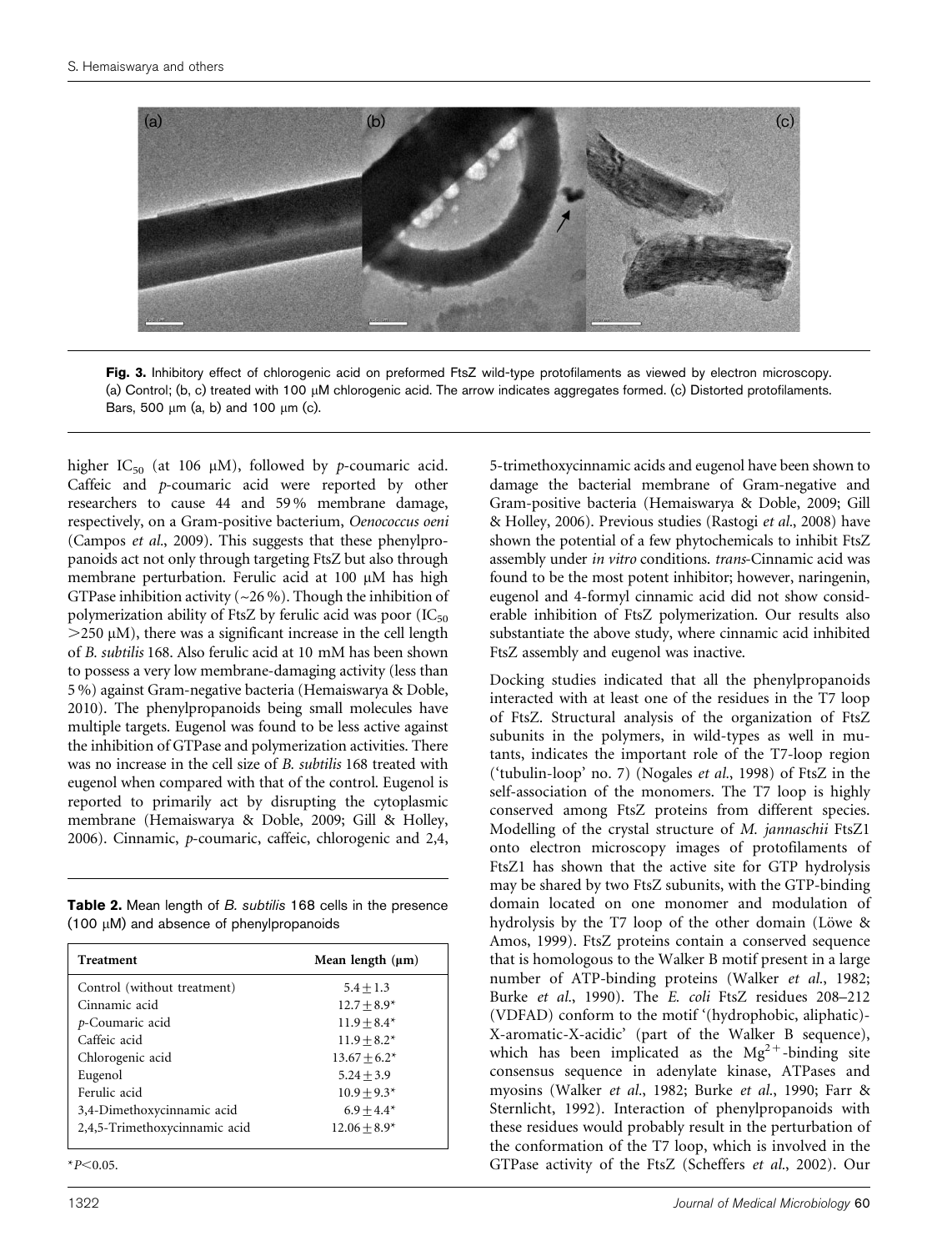<span id="page-6-0"></span>

experiments have shown that phenylpropanoids inhibit the GTPase activity of FtsZ, further validating the above proposition. The crystal structure of the SOS-inducible cell division inhibitor SulA in complex with FtsZ from Pseudomonas aeruginosa revealed that SulA binds to the T7-loop surface of FtsZ ([Cordell](#page-7-0) et al., 2003). These compounds may bind to the T7 loop in one FtsZ monomer, inducing such conformational changes that it fails to make optimum contact with the GTP binding

|  |  |  |  | Table 3. Docking results with modelled FtsZ (E. coli) |  |  |  |
|--|--|--|--|-------------------------------------------------------|--|--|--|
|--|--|--|--|-------------------------------------------------------|--|--|--|

| Ligand                        | <b>Binding</b><br>energy | <b>H-bonds</b> Distance | $(\check{A})$ |
|-------------------------------|--------------------------|-------------------------|---------------|
| Cinnamic acid                 | $-5.68$                  | Met206                  | 2.158         |
|                               |                          | Thr296                  | 1.898         |
| p-Coumaric acid               | $-5.72$                  | Met206                  | 2.219         |
|                               |                          | <b>Thr296</b>           | 1.866         |
| Caffeic acid                  | $-6.17$                  | Met206                  | 2.212         |
|                               |                          | Thr296                  | 1.849         |
| Chlorogenic acid              | $-8.36$                  | Ala11                   | 1.777         |
|                               |                          | Gly36                   | 1.949         |
|                               |                          | Asn207                  | 2.12          |
|                               |                          | <b>Val208</b>           | 2.217         |
|                               |                          | Asp209                  | 2.138         |
|                               |                          | Phe210                  | 2.168         |
| Eugenol                       | $-5.26$                  | Thr201                  | 2.228         |
| Ferulic acid                  | $-6.33$                  | Ala11                   | 2.194         |
|                               |                          | Gly204                  | 2.107         |
|                               |                          | Met206                  | 1.783         |
|                               |                          | <b>Val208</b>           | 2.236         |
| 3,4-Dimethoxycinnamic acid    | $-5.46$                  | Ala11                   | 1.834         |
|                               |                          | <b>Val208</b>           | 1.691         |
| 2,4,5-Trimethoxycinnamic acid | $-5.18$                  | Ala11                   | 2.079         |
|                               |                          | <b>Val208</b>           | 1.689         |
|                               |                          |                         |               |

T1–T6 loop in the neighbouring monomer and thereby inhibiting FtsZ polymerization.

The 3D-QSAR indicates the need for hydrophilic groups at the third and fourth carbon of the benzene ring for high activity. Chlorogenic and caffeic acid possess a hydroxyl group, making them more hydrophilic than the other compounds, which have methoxy substituents, hence they exhibit highest activity. The presence of more hydroxyl groups favours hydrogen bonds with the amino acid side chains in the active site. Molecular docking studies also indicate that chlorogenic acid interacts with FtsZ through hydrogen bonds.

The present work suggests that phenylpropanoids could be considered as a new source for the development of antibacterial drugs. The study involves inhibition under in vitro conditions, and their in vivo performance has to be speculated. Chlorogenic and caffeic acids could be the lead structures for the design of more stable and potent anti-FtsZ agents as well as a vital tool for understanding the regulatory role of FtsZ in cell division. Cell wall damage, which remains a likely mode of action, is known to induce the SOS response and cell filamentation. Two additional experiments are needed to support the above claims, namely: (i) induction of cell filamentation in an SOS mutant of an E. coli strain, which will control again many stress related pathways to filamentation; and (ii) over- or underexpression of the gene encoding FtsZ, leading to resistance of sensitivity to the compounds, which will help to prove whether the compounds act by FtsZ inhibition or not. Also, it would be worth trying to visualize the Z-rings by fluorescence microscopy and see the effect of these compounds on their formation.

## ACKNOWLEDGEMENTS

The authors thank Professor H. P. Erickson (Duke University) for providing the E. coli BL21 strain carrying pET11b.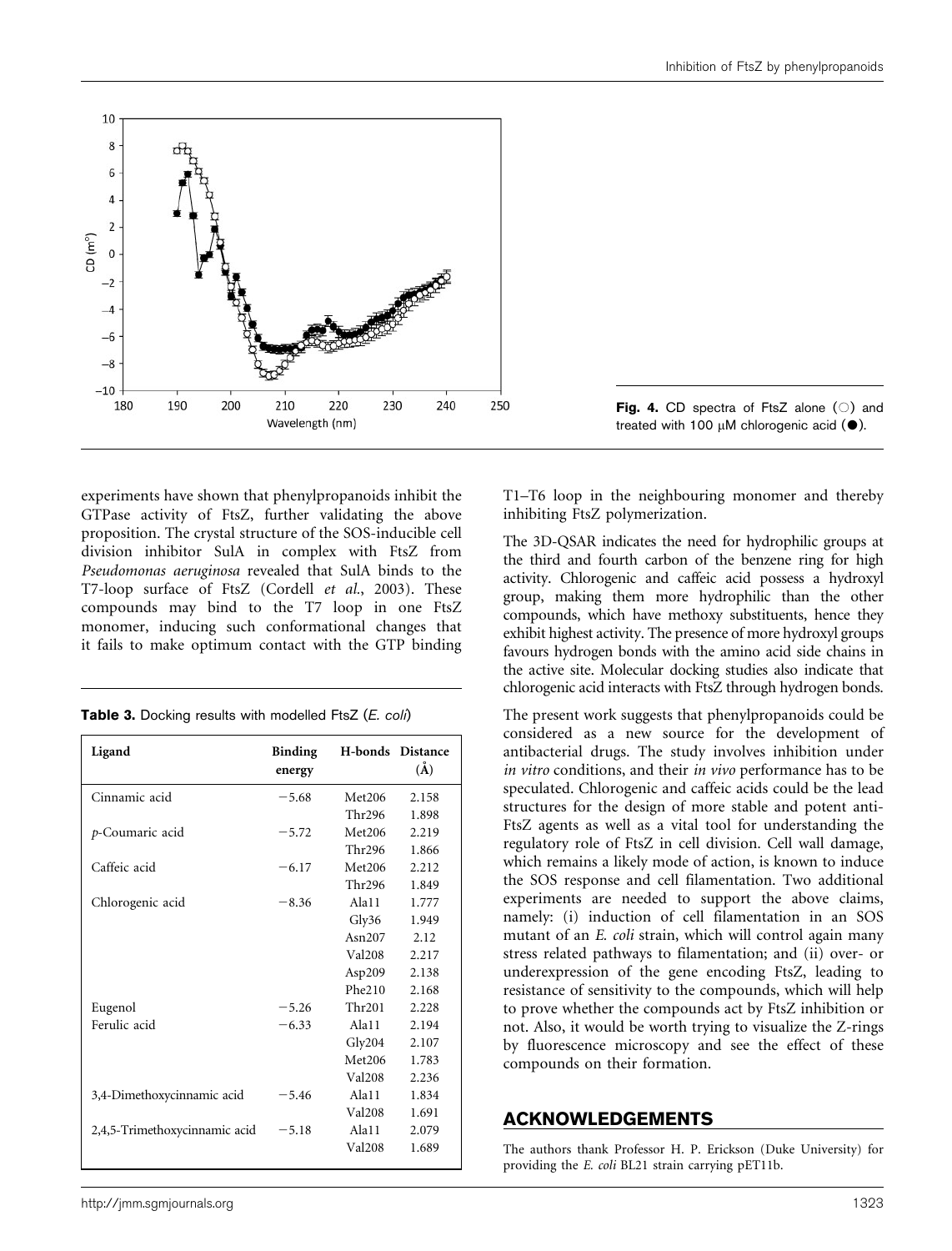# <span id="page-7-0"></span>REFERENCES

Akiyama, Y., Kihara, A., Tokuda, H. & Ito, K. (1996). FtsH (HflB) is an ATP-dependent protease selectively acting on SecY and some other membrane proteins. J Biol Chem 271, 31196–31201.

Bernhardt, T. G. & de Boer, P. A. (2003). The Escherichia coli amidase AmiC is a periplasmic septal ring component exported via the twinarginine transport pathway. Mol Microbiol 48, 1171–1182.

Beuria, T. K., Santra, M. K. & Panda, D. (2005). Sanguinarine blocks cytokinesis in bacteria by inhibiting FtsZ assembly and bundling. Biochemistry 44, 16584–16593.

Bradford, M. M. (1976). A rapid and sensitive method for the quantitation of microgram quantities of protein utilizing the principle of protein-dye binding. Anal Biochem 72, 248–254.

Braga, P. C., Sasso, M. D., Culici, M. & Alfieri, M. (2007). Eugenol and thymol, alone or in combination, induce morphological alterations in the envelope of Candida albicans. Fitoterapia 78, 396–400.

Buddelmeijer, N. & Beckwith, J. (2002). Assembly of cell division proteins at the E. coli cell center. Curr Opin Microbiol 5, 553–557.

Burke, M., Rajasekharan, K. N., Maruta, S. & Ikebe, M. (1990). A second consensus sequence of ATP-requiring proteins resides in the 21-kDa C-terminal segment of myosin subfragment 1. FEBS Lett 262, 185–188.

Campos, F. M., Couto, J. A., Figueiredo, A. R., Tóth, I. V., Rangel, A. O. S. S. & Hogg, T. A. (2009). Cell membrane damage induced by phenolic acids on wine lactic acid bacteria. Int J Food Microbiol 135, 144–151.

Cordell, S. C., Robinson, E. J. H. & Lowe, J. (2003). Crystal structure of the SOS cell division inhibitor SulA and in complex with FtsZ. Proc Natl Acad Sci U S A 100, 7889–7894.

Cramer, R. D., Patterson, D. E. & Bunce, J. D. (1988). Comparative molecular field analysis (CoMFA). 1. Effect of shape on binding of steroids to carrier proteins. J Am Chem Soc 110, 5959–5967.

DeLano, W. L. (2002). The PyMOL Molecular Graphics System. Palo Alto, CA: DeLano Scientific.

Domadia, P., Swarup, S., Bhunia, A., Sivaraman, J. & Dasgupta, D. (2007). Inhibition of bacterial cell division protein FtsZ by cinnamaldehyde. Biochem Pharmacol 74, 831–840.

Domadia, P. N., Bhunia, A., Sivaraman, J., Swarup, S. & Dasgupta, D. (2008). Berberine targets assembly of Escherichia coli cell division protein FtsZ. Biochemistry 47, 3225–3234.

Farr, G. W. & Sternlicht, H. (1992). Site-directed mutagenesis of the GTP-binding domain of  $\beta$ -tubulin. *J Mol Biol* 227, 307-321.

Furtado, G. H. & Nicolau, D. P. (2010). Overview perspective of bacterial resistance. Expert Opin Ther Pat 20, 1273–1276.

Gill, A. O. & Holley, R. A. (2006). Disruption of Escherichia coli, Listeria monocytogenes and Lactobacillus sakei cellular membranes by plant oil aromatics. Int J Food Microbiol 108, 1–9.

Halgren, T. A. (1996). Merck molecular force field. III. Molecular geometries and vibrational frequencies. J Comput Chem 17, 553–586.

Haydon, D. J., Stokes, N. R., Ure, R., Galbraith, G., Bennett, J. M., Brown, D. R., Baker, P. J., Barynin, V. V., Rice, D. W. & other authors (2008). An inhibitor of FtsZ with potent and selective antistaphylococcal activity. Science 321, 1673–1675.

Hemaiswarya, S. & Doble, M. (2009). Synergistic interaction of eugenol with antibiotics against Gram negative bacteria. Phytomedicine 16, 997–1005.

Hemaiswarya, S. & Doble, M. (2010). Synergistic interaction of phenylpropanoids with antibiotics against bacteria. J Med Microbiol 59, 1469–1476.

Jaiswal, R., Beuria, T. K., Mohan, R., Mahajan, S. K. & Panda, D. (2007). Totarol inhibits bacterial cytokinesis by perturbing the assembly dynamics of FtsZ. Biochemistry 46, 4211–4220.

Korkina, L. G. (2007). Phenylpropanoids as naturally occurring antioxidants: from plant defense to human health. Cell Mol Biol (Noisy-le-grand) 53, 15–25.

Löwe, J. & Amos, L. A. (1998). Crystal structure of the bacterial celldivision protein FtsZ. Nature 391, 203–206.

Löwe, J. & Amos, L. A. (1999). Tubulin-like protofilaments in  $Ca2+$ -induced FtsZ sheets. EMBO J 18, 2364-2371.

Lu, C., Stricker, J. & Erickson, H. P. (2001). Site-specific mutations of FtsZ – effects on GTPase and in vitro assembly. BMC Microbiol 1, 7.

Margolin, W. (2005). FtsZ and the division of prokaryotic cells and organelles. Nat Rev Mol Cell Biol 6, 862–871.

McDonald, M. & Blondeau, J. M. (2010). Emerging antibiotic resistance in ocular infections and the role of fluoroquinolones. J Cataract Refract Surg 36, 1588–1598.

Morris, G. M., Goodsell, D. S., Halliday, R. S., Huey, R., Hart, W. E., Belew, R. K. & Olson, A. J. (1998). Automated docking using a Lamarckian genetic algorithm and empirical binding free energy function. J Comput Chem 19, 1639–1662.

Mukherjee, A. & Lutkenhaus, J. (1999). Analysis of FtsZ assembly by light scattering and determination of the role of divalent metal cations. J Bacteriol 181, 823–832.

Mukherjee, A., Saez, C. & Lutkenhaus, J. (2001). Assembly of an FtsZ mutant deficient in GTPase activity has implications for FtsZ assembly and the role of the Z ring in cell division. J Bacteriol 183, 7190–7197.

Naz, S., Ahmad, S., Ajaz Rasool, S., Asad Sayeed, S. & Siddiqi, R. (2006). Antibacterial activity directed isolation of compounds from Onosma hispidum. Microbiol Res 161, 43–48.

Nogales, E., Downing, K. H., Amos, L. A. & Löwe, J. (1998). Tubulin and FtsZ form a distinct family of GTPases. Nat Struct Biol 5, 451–458.

Perez-Iratxeta, C. & Andrade-Navarro, M. A. (2008). K2D2: estimation of protein secondary structure from circular dichroism spectra. BMC Struct Biol 8, 25.

Puupponen-Pimiä, R., Nohynek, L., Meier, C., Kähkönen, M., Heinonen, M., Hopia, A. & Oksman-Caldentey, K.-M. (2001). Antimicrobial properties of phenolic compounds from berries. J Appl Microbiol 90, 494–507.

Rai, D., Singh, J. K., Roy, N. & Panda, D. (2008). Curcumin inhibits FtsZ assembly: an attractive mechanism for its antibacterial activity. Biochem J 410, 147–155.

Rastogi, N., Domadia, P., Shetty, S. & Dasgupta, D. (2008). Screening of natural phenolic compounds for potential to inhibit bacterial cell division protein FtsZ. Indian J Exp Biol 46, 783–787.

Romberg, L. & Levin, P. A. (2003). Assembly dynamics of the bacterial cell division protein FtsZ: poised at the edge of stability. Annu Rev Microbiol 57, 125–154.

Romberg, L., Simon, M. & Erickson, H. P. (2001). Polymerization of FtsZ, a bacterial homolog of tubulin: is assembly cooperative? J Biol Chem 276, 11743–11753.

Šali, A. & Blundell, T. L. (1993). Comparative protein modelling by satisfaction of spatial restraints. J Mol Biol 234, 779–815.

Santra, M. K., Dasgupta, D. & Panda, D. (2005). Deuterium oxide promotes assembly and bundling of FtsZ protofilaments. Proteins 61, 1101–1110.

Scheffers, D.-J., de Wit, J. G., den Blaauwen, T. & Driessen, A. J. M. (2002). GTP hydrolysis of cell division protein FtsZ: evidence that the active site is formed by the association of monomers. Biochemistry 41, 521–529.